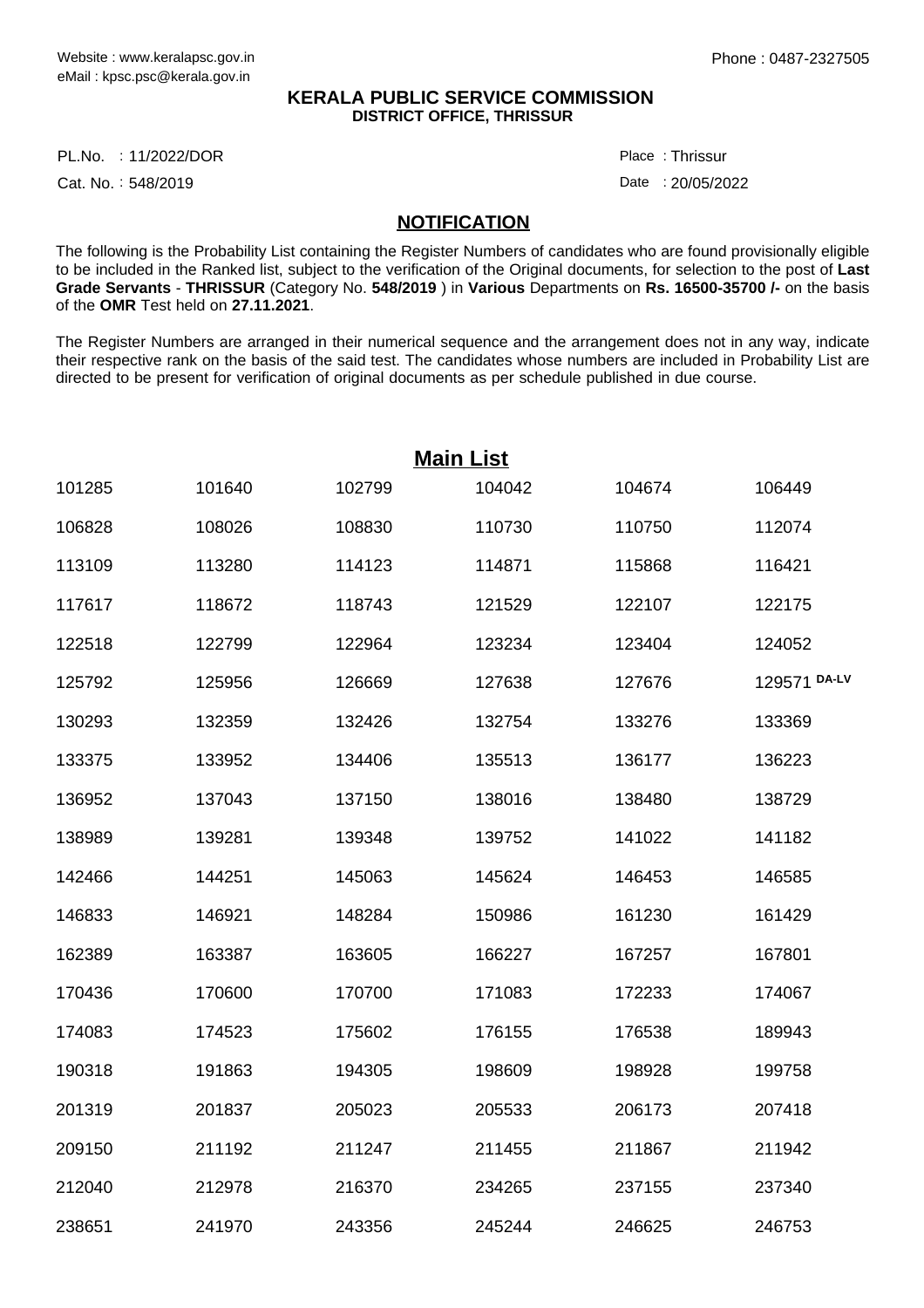| 250335 | 250555 | 251736 | 253579 | 253633 | 254242 |
|--------|--------|--------|--------|--------|--------|
| 254696 | 255030 | 255072 | 255110 | 255114 | 255117 |
| 255161 | 255165 | 255204 | 255226 | 255230 | 255273 |
| 255315 | 255423 | 255461 | 255490 | 255511 | 255516 |
| 255545 | 255822 | 255827 | 255915 | 255970 | 255985 |
| 256009 | 256156 | 256180 | 256184 | 256223 | 256248 |
| 256282 | 256321 | 256333 | 256336 | 256540 | 256557 |
| 256680 | 256683 | 256688 | 256709 | 256731 | 256742 |
| 256761 | 256768 | 256825 | 256837 | 256883 | 256888 |
| 257060 | 257073 | 257107 | 257130 | 257205 | 257221 |
| 257269 | 257321 | 257327 | 257428 | 257440 | 257487 |
| 257505 | 257520 | 257647 | 257838 | 257853 | 257856 |
| 257954 | 257958 | 258051 | 258058 | 258060 | 258145 |
| 258180 | 258214 | 258304 | 258351 | 258388 | 258435 |
| 258483 | 258491 | 258690 | 258729 | 258735 | 258922 |
| 258935 | 258952 | 258999 | 259055 | 259087 | 259173 |
| 259179 | 259183 | 259226 | 259249 | 259278 | 259284 |
| 259335 | 259356 | 259457 | 259485 | 259517 | 259542 |
| 259598 | 259665 | 259680 | 259724 | 259757 | 259792 |
| 259829 | 259850 | 259936 | 259959 | 259978 | 260262 |
| 260316 | 260392 | 260421 | 260449 | 260493 | 260697 |
| 260817 | 260860 | 260890 | 260953 | 261012 | 261047 |
| 261158 | 261159 | 261233 | 261312 | 261314 | 261453 |
| 261478 | 261550 | 261572 | 261657 | 261764 | 261772 |
| 261779 | 261783 | 261846 | 261979 | 261990 | 262023 |
| 262097 | 262123 | 262153 | 262260 | 262265 | 262280 |
| 262298 | 262313 | 262362 | 262398 | 262563 | 262666 |
| 262672 | 262693 | 262710 | 262737 | 262750 | 262863 |
| 262870 | 262963 | 263008 | 263016 | 263124 | 263163 |
| 263284 | 263355 | 263459 | 263531 | 263572 | 263580 |
| 263593 | 263614 | 263642 | 263645 | 263681 | 263792 |
| 263793 | 263807 | 263812 | 263856 | 263867 | 263902 |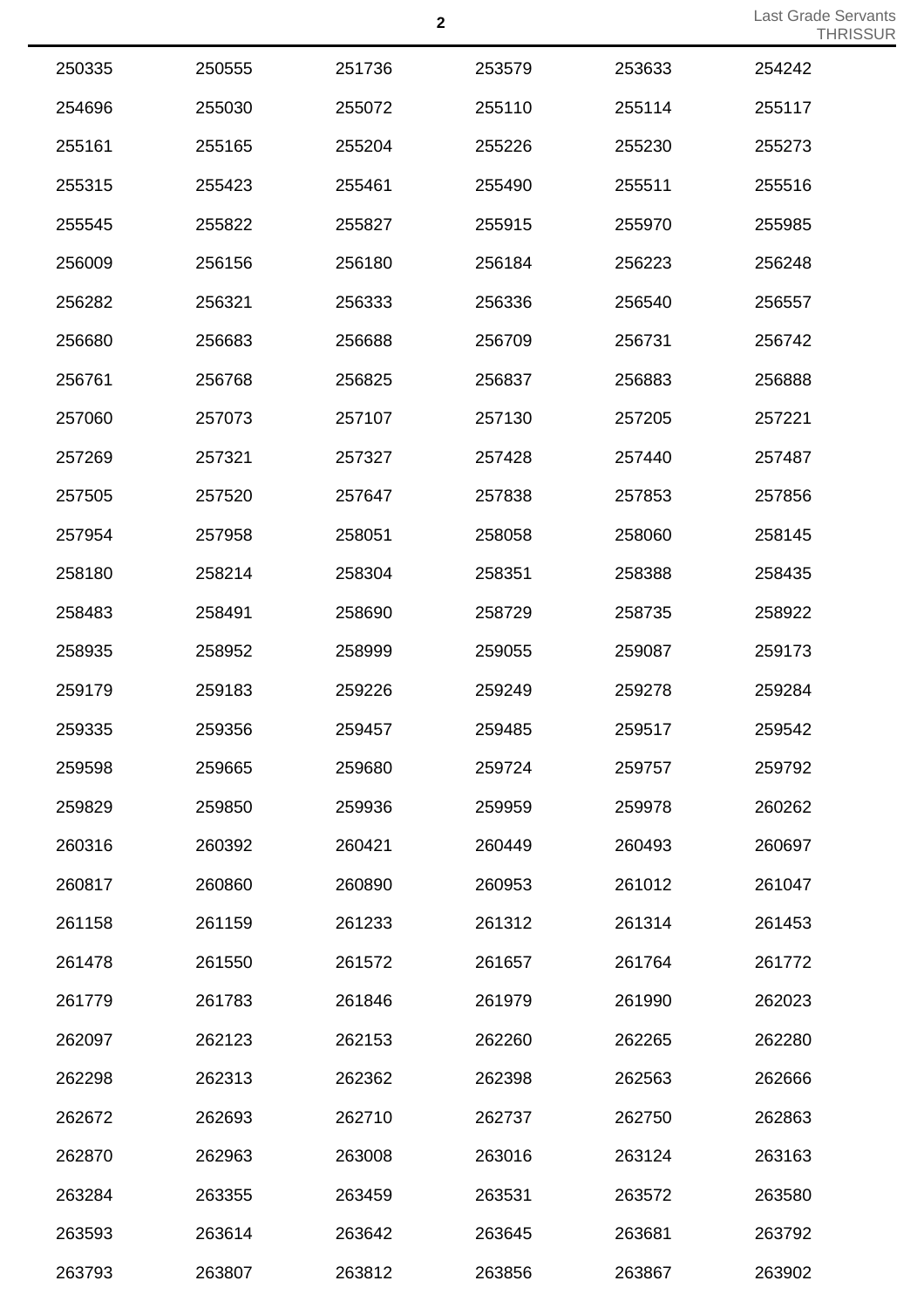| 263955 | 263964 | 264001 | 264027 | 264032 | 264038 |
|--------|--------|--------|--------|--------|--------|
| 264050 | 264101 | 264134 | 264148 | 264170 | 264172 |
| 264196 | 264234 | 264260 | 264265 | 264288 | 264354 |
| 264362 | 264368 | 264373 | 264405 | 264437 | 264477 |
| 264486 | 264487 | 264498 | 264533 | 264579 | 264615 |
| 264721 | 264762 | 264780 | 264799 | 264864 | 264868 |
| 264930 | 264933 | 265071 | 265105 | 265118 | 265123 |
| 265141 | 265155 | 265287 | 265403 | 265501 | 265508 |
| 265538 | 265596 | 265610 | 265628 | 265656 | 265661 |
| 265674 | 265676 | 265714 | 265843 | 265912 | 265917 |
| 265920 | 265986 | 265993 | 266012 | 266127 | 266132 |
| 266177 | 266192 | 266198 | 266307 | 266332 | 266339 |
| 266409 | 266415 | 266524 | 266529 | 266639 | 266658 |
| 266689 | 266770 | 266853 | 266893 | 266932 | 266982 |
| 267027 | 267155 | 267172 | 267201 | 267224 | 267246 |
| 267272 | 267287 | 267361 | 267427 | 267528 | 267551 |
| 267614 | 267642 | 267665 | 267685 | 267707 | 267714 |
| 267745 | 267785 | 267792 | 267793 | 267799 | 267803 |
| 267846 | 267897 | 267929 | 267953 | 268032 | 268059 |
| 268119 | 268158 | 268178 | 268205 | 268222 | 268258 |
| 268285 | 268359 | 268443 | 268465 | 268522 | 268524 |
| 268585 | 268601 | 268608 | 268609 | 268621 | 268623 |
| 268661 | 268675 | 268716 | 268723 | 268744 | 268754 |
| 268787 | 268829 | 268894 | 268913 | 268967 | 268970 |
| 268974 | 269015 | 269201 | 269292 | 269400 | 269454 |
| 269462 | 269493 | 269507 | 269515 | 269518 | 269522 |
| 269538 | 269553 | 269575 | 269634 | 269714 | 269722 |
| 269759 | 269766 | 269867 | 269918 | 269927 | 269942 |
| 269944 | 269954 | 270019 | 270027 | 270044 | 270195 |
| 270315 | 270329 | 270335 | 270349 | 270492 | 270589 |
| 270653 | 270715 | 270737 | 270779 | 270805 | 270860 |
| 270869 | 270876 | 270882 | 270890 | 270911 | 270932 |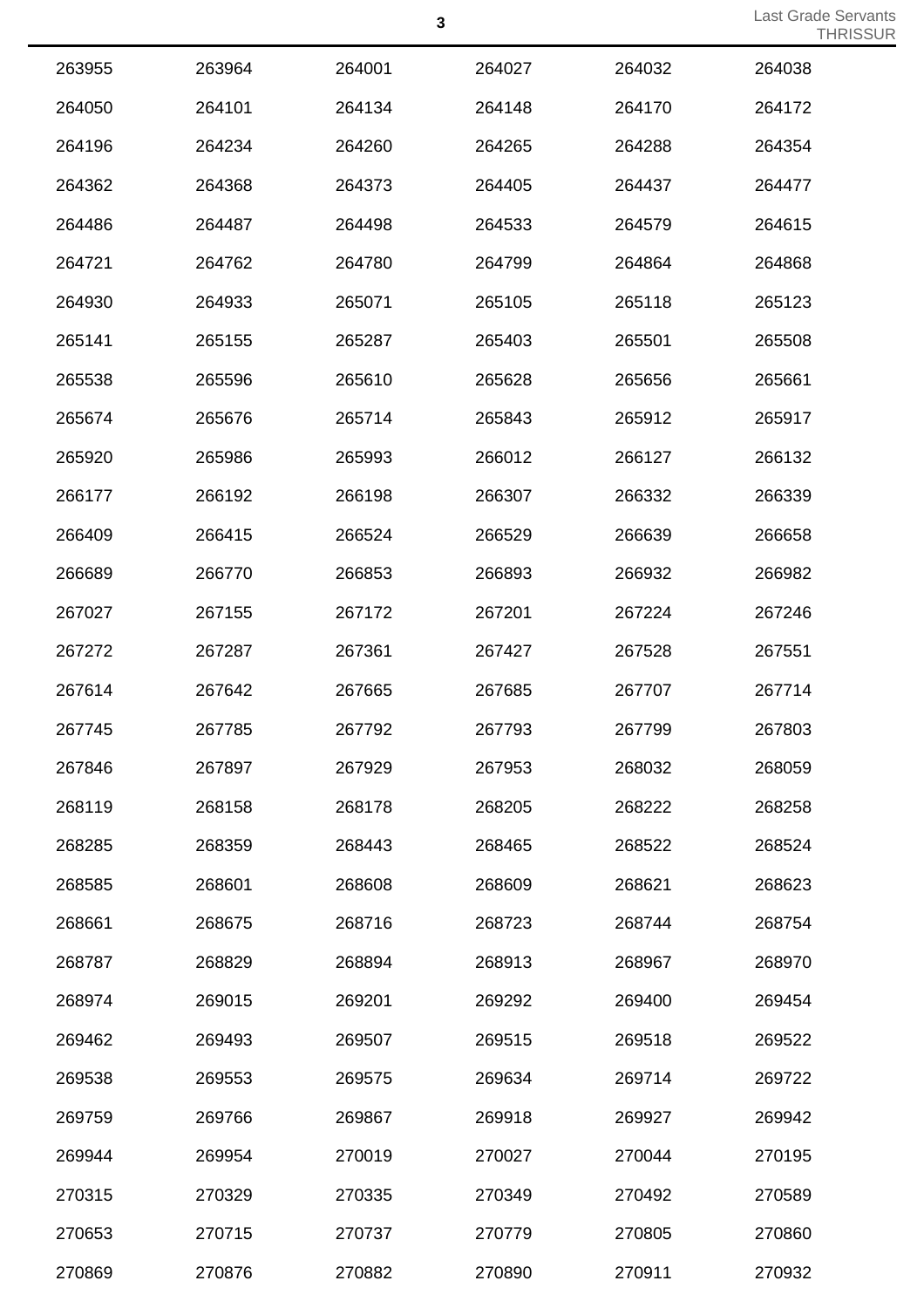|        |        |        |        |        | <b>III</b> |
|--------|--------|--------|--------|--------|------------|
| 270964 | 270971 | 271108 | 271139 | 271177 | 271192     |
| 271201 | 271266 | 271326 | 271351 | 271437 | 271512     |
| 271560 | 271606 | 271763 | 271824 | 271847 | 271906     |
| 271940 | 272057 | 272082 | 272137 | 272174 | 272208     |
| 272210 | 272219 | 272237 | 272276 | 272311 | 272494     |
| 272506 | 272521 | 272541 | 272576 | 272630 | 272640     |
| 272653 | 272660 | 272756 | 272794 | 272799 | 272809     |
| 272815 | 272819 | 272847 | 272895 | 272955 | 272957     |
| 272978 | 273024 | 273025 | 273048 | 273060 | 273068     |
| 273077 | 273103 | 273172 | 273201 | 273216 | 273243     |
| 273281 | 273321 | 273397 | 273403 | 273415 | 273437     |
| 273461 | 273485 | 273537 | 273571 | 273582 | 273607     |
| 273634 | 273646 | 273647 | 273658 | 273661 | 273666     |
| 273706 | 273720 | 273729 | 273779 | 273790 | 273816     |
| 273845 | 273851 | 273858 | 273868 | 273880 | 273894     |
| 273913 | 273976 | 274006 | 274136 | 274156 | 274185     |
| 274293 | 274328 | 274337 | 274389 | 274423 | 274445     |
| 274551 | 274554 | 274589 | 274621 | 274639 | 274676     |
| 274748 | 274804 | 274851 | 274858 | 274959 | 275876     |
| 277034 | 277222 | 278874 | 279269 | 279822 | 281141     |
| 281806 | 283512 | 283636 | 284286 | 284702 | 284729     |
| 285344 | 285858 | 286920 | 288023 | 288117 | 288274     |
| 288277 | 288402 | 288607 | 288827 | 288934 | 289175     |
| 289184 | 289258 | 289347 | 289692 | 289724 | 290266     |
| 290279 | 290983 | 291006 | 292244 | 292633 | 292697     |
| 292827 | 292892 | 293217 | 293402 | 293755 | 295789     |
| 296131 | 296392 | 296581 | 296792 | 297067 | 297137     |
| 297471 | 297630 | 297666 | 298150 | 298487 | 298761     |
| 298797 | 298872 | 299706 | 304672 | 305737 | 307084     |
| 309142 | 311425 | 311766 | 312621 | 313083 | 313346     |
| 313665 | 316219 | 316290 | 316702 | 319660 | 320400     |
| 328274 | 332217 | 332343 | 333111 | 335859 | 336048     |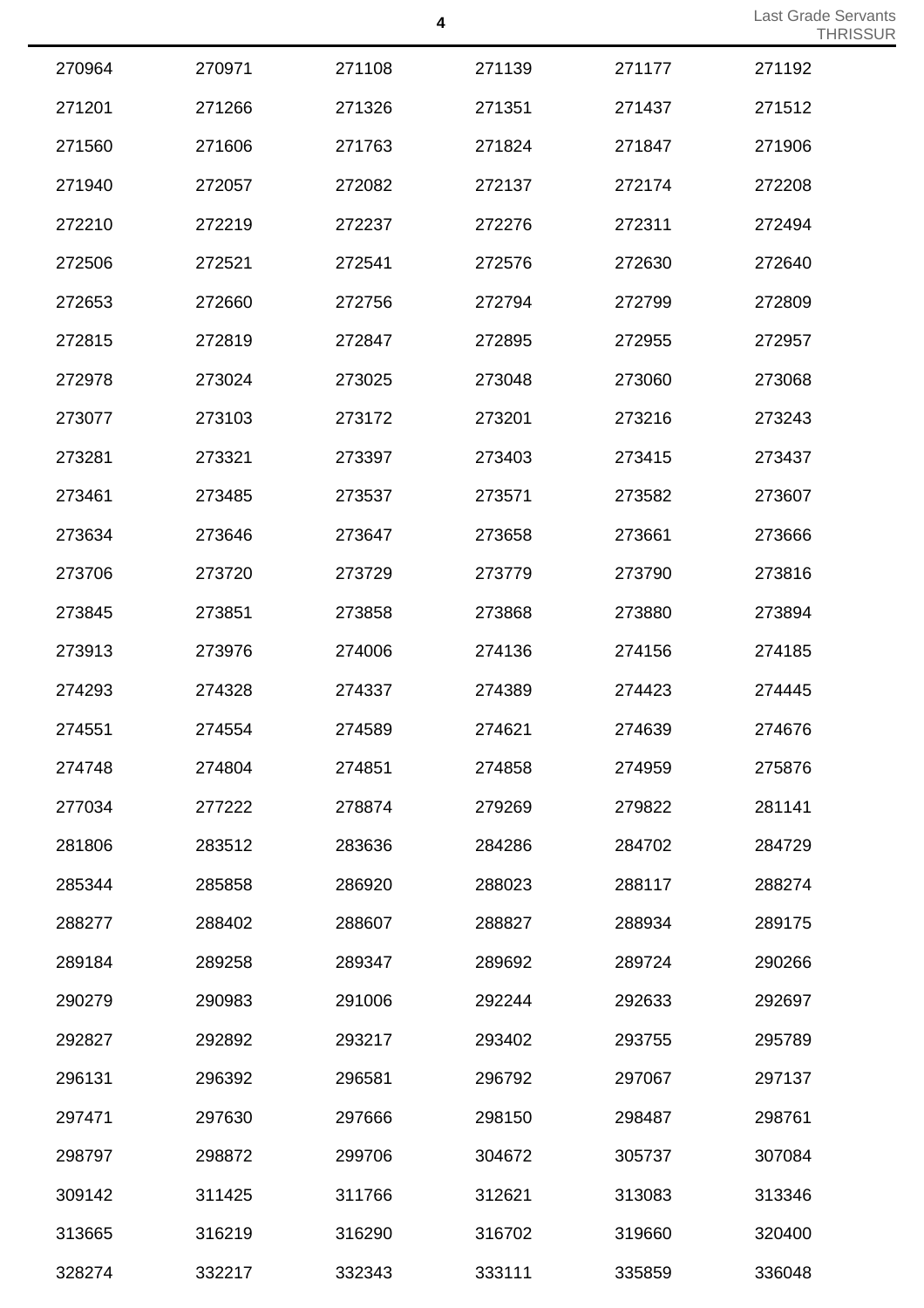342579 361814

## **Supplementary List Ezhava/Thiyya/Billava**

| 125687 | 136272 | 176208 | 190344                 | 199481 | 201034 |
|--------|--------|--------|------------------------|--------|--------|
| 205819 | 210538 | 211010 | 211311                 | 212197 | 212828 |
| 241660 | 255164 | 255600 | 255868                 | 256286 | 256513 |
| 256570 | 257028 | 257030 | 257036                 | 257124 | 257268 |
| 257317 | 257882 | 258151 | 258163                 | 259228 | 259233 |
| 259328 | 259505 | 259574 | 259675                 | 259698 | 259796 |
| 259943 | 259989 | 260385 | 260518                 | 261028 | 261298 |
| 261487 | 261729 | 262152 | 262357                 | 262382 | 262523 |
| 262675 | 263031 | 263320 | 263348                 | 264398 | 264590 |
| 264724 | 264764 | 264989 | 265131                 | 265328 | 265611 |
| 265671 | 265748 | 265789 | 266224                 | 266321 | 266629 |
| 266707 | 266826 | 266971 | 267074                 | 267135 | 267638 |
| 267727 | 267835 | 268263 | 268554                 | 268938 | 269046 |
| 270620 | 270720 | 271340 | 271498                 | 271517 | 271648 |
| 271728 | 271738 | 271754 | 271843                 | 272014 | 272047 |
| 272066 | 272614 | 272679 | 273120                 | 273532 | 273974 |
| 273989 | 274031 | 274069 | 274121                 | 274360 | 274526 |
| 274638 | 274685 | 274789 | 277669                 | 279222 | 283703 |
| 284567 | 284802 | 287698 | 288125                 | 288135 | 289772 |
| 290664 | 292299 | 293908 | 293945                 | 294160 | 295616 |
| 297128 | 297636 | 297793 | 334185                 | 339622 | 342569 |
|        |        |        | <b>Scheduled Caste</b> |        |        |
| 104888 | 118529 | 151308 | 157611                 | 173728 | 193097 |
| 210163 | 256512 | 256814 | 257300                 | 257565 | 257851 |
| 257916 | 258008 | 259096 | 259578                 | 259902 | 260144 |
| 260263 | 260450 | 260644 | 260662                 | 261232 | 261371 |
| 261568 | 261766 | 261975 | 262083                 | 263021 | 263164 |
| 263291 | 263351 | 263639 | 263713                 | 263823 | 264045 |
| 264268 | 264270 | 264352 | 264625                 | 264722 | 264795 |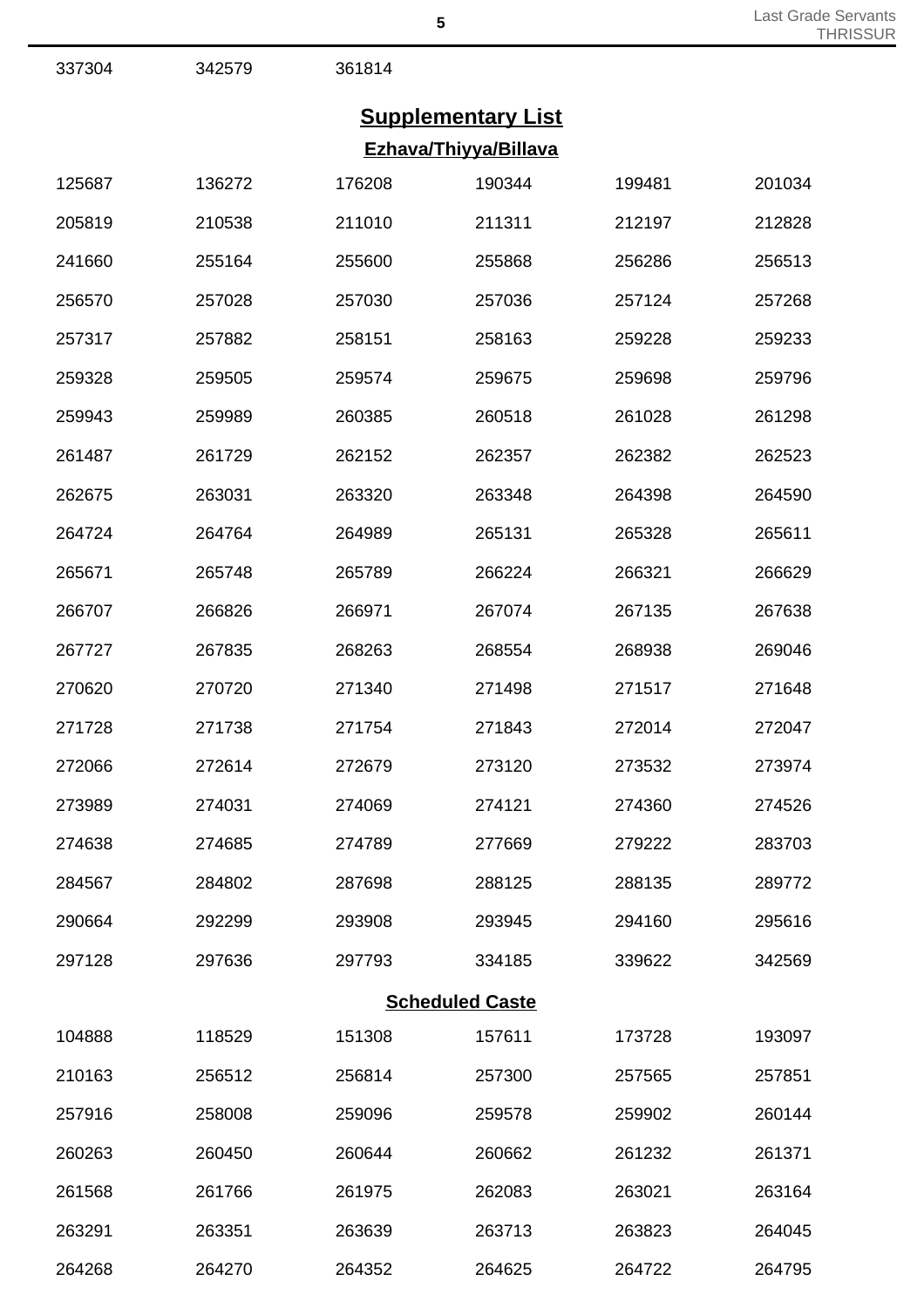| 264822          | 265052 | 265269                 | 266600 | 266678       | 267352 |
|-----------------|--------|------------------------|--------|--------------|--------|
| 267444          | 267708 | 268531                 | 269165 | 269224       | 269736 |
| 270275          | 270290 | 270579                 | 270710 | 271337       | 271727 |
| 271764          | 272180 | 272394                 | 272522 | 272586       | 272751 |
| 272774          | 273028 | 273063                 | 273265 | 273331       | 273340 |
| 273469          | 273472 | 273516                 | 273567 | 274350       | 274948 |
| 274958          | 284074 | 286369                 | 290049 | 291601       | 293278 |
| 293892          | 294328 | 295547                 | 295778 | 298940       | 299552 |
| 306919          | 333985 |                        |        |              |        |
|                 |        | <b>Scheduled Tribe</b> |        |              |        |
| 121687          | 142098 | 184251                 | 213719 | 224828 DA-HI | 227181 |
| 228002          | 230918 | 231832                 | 232370 | 236458       | 238524 |
| 239540          | 247875 | 247919                 | 255444 | 256106       | 256472 |
| 257040          | 257794 | 258929                 | 259287 | 261440       | 264314 |
| 264404          | 264634 | 264922                 | 270553 | 271066       | 273351 |
| 300253          | 309159 | 313145                 | 346048 | 346053       | 346285 |
| 346605          | 346684 | 347281                 | 347808 | 347901       | 347935 |
| 348189          | 348631 | 348990                 | 349402 | 349487       | 349583 |
| 349667          | 349741 | 349793                 | 350995 | 351451       | 351456 |
| 351479          | 352320 | 352622                 | 352959 | 352988       | 353504 |
| 353564          | 353693 | 353792                 | 354225 | 354358       | 354481 |
| 354499          | 354519 | 354597                 | 354619 | 354696       | 354960 |
| 355100          | 355191 | 355220                 | 355280 | 355482       | 355530 |
| 355739          | 355954 | 355973                 | 356061 | 357376       | 361201 |
| 361926          | 372933 | 374741                 | 378665 | 378898       | 379009 |
| 379376          | 381387 |                        |        |              |        |
|                 |        | <b>Muslim</b>          |        |              |        |
| 106908          | 107816 | 115575                 | 116443 | 130876       | 138011 |
| 158791          | 168124 | 174757                 | 177575 | 180559       | 199165 |
| 254972 DA-LD/CP | 255323 | 255645                 | 255752 | 255909       | 255925 |
| 255981          | 256025 | 256031                 | 256747 | 256896       | 257027 |
| 257104          | 257310 | 258260                 | 258310 | 258657       | 258860 |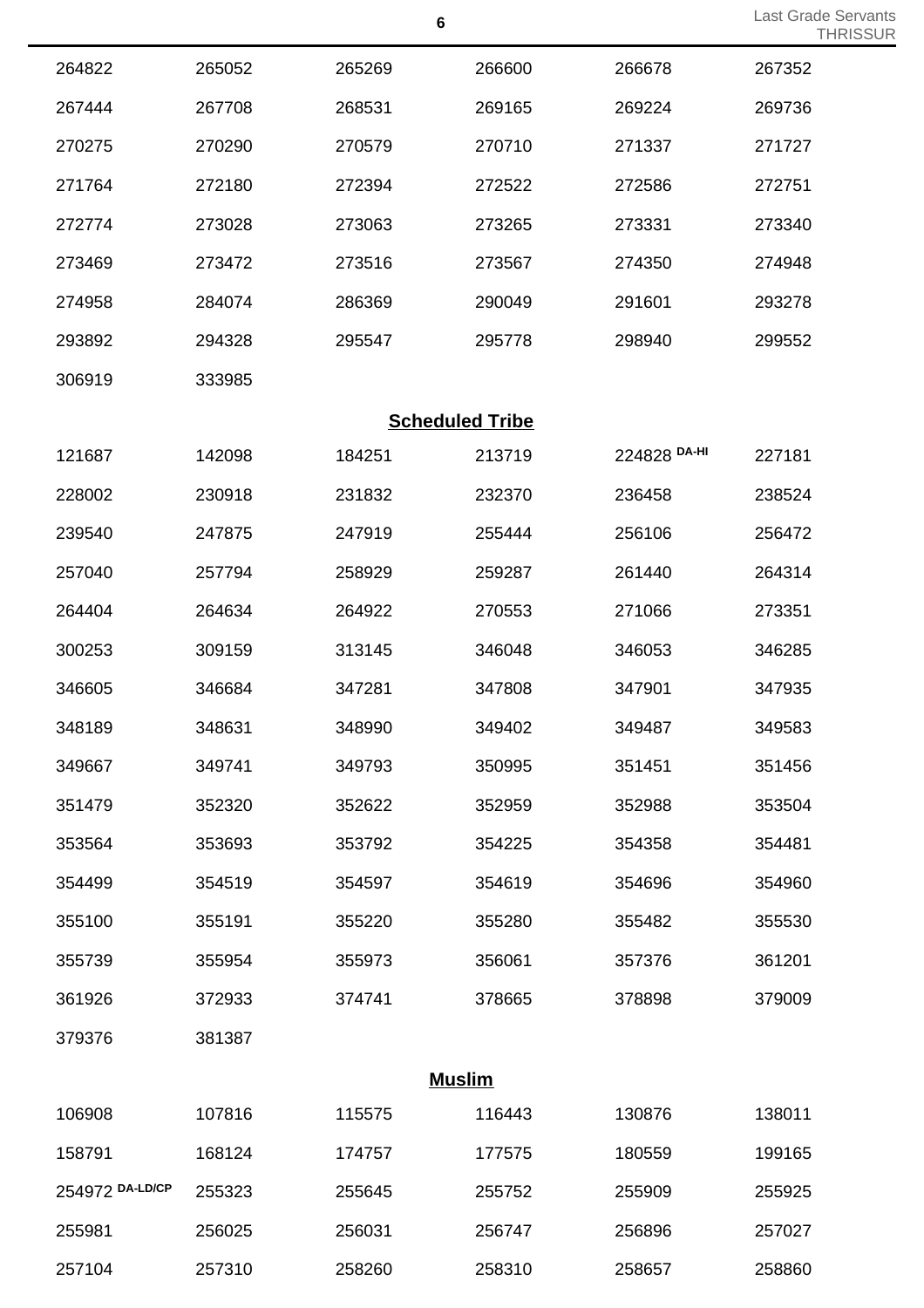| 259334 | 260522 | 260793                     | 260812          | 260855 | 260914       |
|--------|--------|----------------------------|-----------------|--------|--------------|
| 260916 | 261004 | 261262                     | 261344          | 261403 | 261667       |
| 262241 | 262281 | 262617                     | 262639          | 262734 | 263179 DA-LV |
| 263909 | 264645 | 264723                     | 264995          | 265278 | 265312       |
| 265388 | 265560 | 265957                     | 267682          | 267822 | 267886       |
| 267925 | 267976 | 268236                     | 269028          | 269062 | 269191       |
| 269227 | 269240 | 269340                     | 269841          | 270002 | 270355       |
| 271065 | 271704 | 271943                     | 272190          | 272388 | 273612       |
| 274030 | 274174 | 274482                     | 274651          | 274669 | 279575       |
| 281896 | 282481 | 283059                     | 283202          | 283773 | 287964       |
| 292978 | 293006 | 293612                     | 294518          | 295572 | 296441       |
| 296582 | 297107 | 297894                     | 300639 DA-LD/CP | 303028 | 304777       |
| 304981 | 306354 | 309911                     | 311639          | 311908 | 313468       |
| 314975 | 315263 | 315998                     | 317447          | 318572 | 319354       |
| 334183 |        |                            |                 |        |              |
|        |        | <b>Latin Catholics/A.I</b> |                 |        |              |
| 104491 | 105792 | 107022                     | 115147          | 115733 | 122299       |
| 132045 | 134462 | 134869                     | 137891          | 162252 | 168189       |
| 173476 | 177483 | 188889                     | 189766          | 195103 | 201053       |
| 201629 | 201650 | 207709                     | 208973          | 209167 | 209586       |
| 209965 | 210018 | 211731                     | 211826          | 237046 | 237877       |
| 237878 | 248165 | 250300                     | 252427          | 257238 | 257527       |
| 258476 | 260123 | 260240                     | 260434          | 264022 | 264308       |
| 269359 | 271051 | 273421                     | 273884          |        |              |
|        |        | <b>OBC</b>                 |                 |        |              |
| 110109 | 124252 | 134673                     | 199775          | 205645 | 241702       |
| 256016 | 256331 | 256600                     | 257419          | 257616 | 258425       |
| 258644 | 259762 | 260309                     | 260311          | 260503 | 260764       |
| 261139 | 261461 | 261599                     | 262787          | 263278 | 263307       |
| 263363 | 263926 | 263937                     | 263946          | 264280 | 264550       |
| 264717 | 264850 | 265001                     | 265399          | 265474 | 266100       |
| 266511 | 266705 | 267132                     | 267832          | 267923 | 268123       |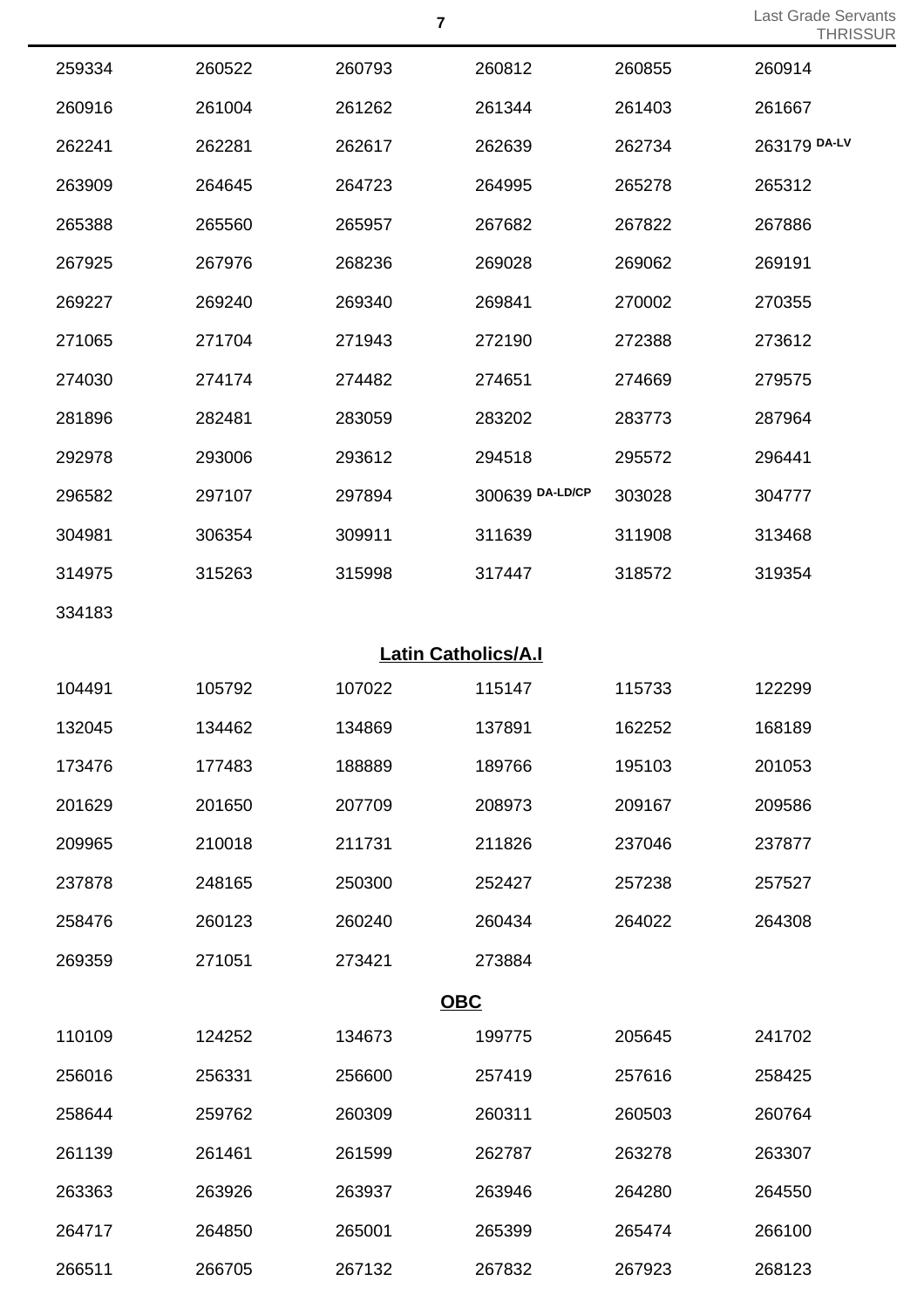|                                                                |                   | 8                                               |                   |              | Last Grade Servants<br><b>THRISSUR</b> |  |  |  |  |
|----------------------------------------------------------------|-------------------|-------------------------------------------------|-------------------|--------------|----------------------------------------|--|--|--|--|
| 269258                                                         | 269740            | 270024                                          | 270071            | 270149       | 270158                                 |  |  |  |  |
| 270552                                                         | 270914            | 270943                                          | 271117            | 271157       | 271692                                 |  |  |  |  |
| 272800                                                         | 273605            | 274850                                          | 274880            | 281972       | 285656                                 |  |  |  |  |
| 288647                                                         | 288718            | 289094                                          | 289154            | 291212       | 296711                                 |  |  |  |  |
| 296886                                                         | 299223            | 368871                                          |                   |              |                                        |  |  |  |  |
|                                                                | <b>Viswakarma</b> |                                                 |                   |              |                                        |  |  |  |  |
| 119054                                                         | 207893            | 245539                                          | 254943            | 258340       | 258752                                 |  |  |  |  |
| 258847                                                         | 259648            | 262584                                          | 263338            | 263474       | 263562                                 |  |  |  |  |
| 264076                                                         | 264211            | 264892                                          | 265286            | 265615       | 266625                                 |  |  |  |  |
| 267908                                                         | 269325            | 269490                                          | 269995            | 280473       |                                        |  |  |  |  |
| <b>SIUC Nadar</b>                                              |                   |                                                 |                   |              |                                        |  |  |  |  |
| 105132                                                         | 109289            | 111430                                          | 114333            | 114946       | 115090                                 |  |  |  |  |
| 116445                                                         | 117438            | 119368                                          | 119790            | 121226       | 122804                                 |  |  |  |  |
| 122986                                                         | 124198            | 125585                                          | 128215            | 129006       | 134502                                 |  |  |  |  |
| 136970                                                         | 140084            | 142278                                          | 143279            | 145046       |                                        |  |  |  |  |
|                                                                |                   | <b>Scheduled Caste Converts to Christianity</b> |                   |              |                                        |  |  |  |  |
| 101376                                                         | 108756            | 121443                                          | 125897            | 136612       | 151547                                 |  |  |  |  |
| 173303                                                         | 187332            | 213715                                          | 216102            | 218901       | 219587                                 |  |  |  |  |
| 221420                                                         | 228081            | 235847                                          | 255106            | 256222       | 258607                                 |  |  |  |  |
| 264306                                                         | 266043            | 268456                                          | 271343            | 271742       |                                        |  |  |  |  |
|                                                                |                   |                                                 | <b>Dheevara</b>   |              |                                        |  |  |  |  |
| 179528                                                         | 190246            | 197730                                          | 198871            | 201911       | 204885                                 |  |  |  |  |
| 207644                                                         | 208056            | 241596                                          | 249654            | 255339       | 256607                                 |  |  |  |  |
| 256822                                                         | 256856            | 259806                                          | 259900            | 260967       | 261017                                 |  |  |  |  |
| 261352                                                         | 267043            | 269879                                          | 272636            | 273109       |                                        |  |  |  |  |
| <b>Hindu Nadar</b>                                             |                   |                                                 |                   |              |                                        |  |  |  |  |
| 111984                                                         | 120527            | 123559                                          | 129343            | 134959       | 135320                                 |  |  |  |  |
| 140376                                                         | 141306            | 144018                                          | 145170            | 145757       |                                        |  |  |  |  |
| <b>List of Differently Abled Candidates for 3% Reservation</b> |                   |                                                 |                   |              |                                        |  |  |  |  |
|                                                                |                   |                                                 | <b>Low Vision</b> |              |                                        |  |  |  |  |
| 129571 DA-LV                                                   | 255007 DA-LV      | 255379 DA-LV                                    | 255589 DA-LV      | 255890 DA-LV | 263179 DA-LV                           |  |  |  |  |
| 263187 DA-LV                                                   | 263191 DA-LV      | 263195 DA-LV                                    | 266278 DA-LV      | 266283 DA-LV | 269080 DA-LV                           |  |  |  |  |

Last Grade Servants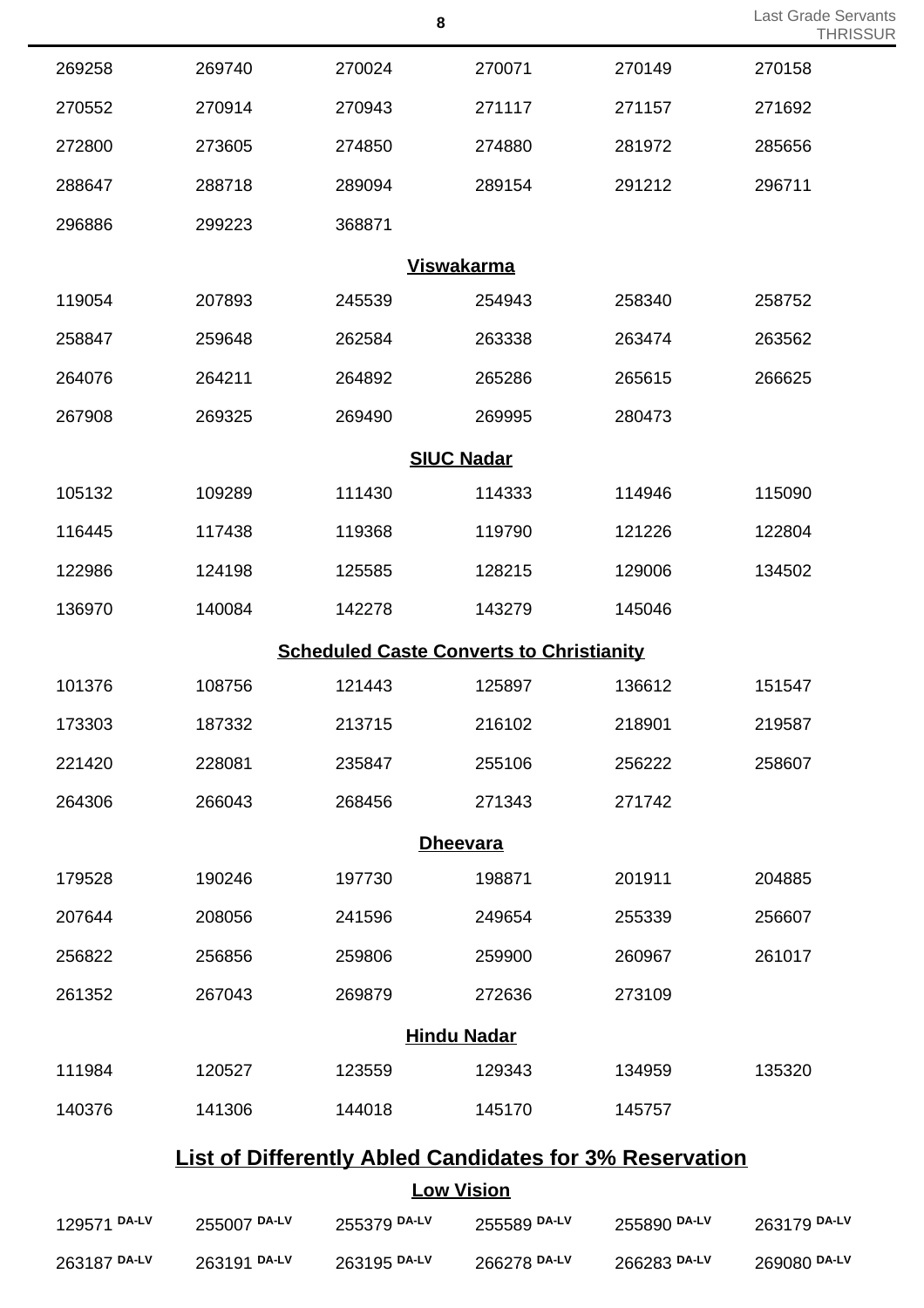|  | Last Grade Servants |
|--|---------------------|
|  | THRISSUR            |

| 271381 DA-LV    | 271578 DA-LV    | 271880 DA-LV              | 274086 DA-LV                                 | 274275 DA-LV    | 274285 DA-LV    |
|-----------------|-----------------|---------------------------|----------------------------------------------|-----------------|-----------------|
| 274286 DA-LV    | 285426 DA-LV    | 329994 DA-LV              |                                              |                 |                 |
|                 |                 | <b>Hearing Impairment</b> |                                              |                 |                 |
| 203524 DA-HI    | 224828 DA-HI    | 254971 DA-HI              | 254975 DA-HI                                 | 254986 DA-HI    | 254992 DA-HI    |
| 255378 DA-HI    | 255579 DA-HI    | 255884 DA-HI              | 263174 DA-HI                                 | 266072 DA-HI    | 266073 DA-HI    |
| 266076 DA-HI    | 268886 DA-HI    | 269073 DA-HI              | 269079 DA-HI                                 | 271379 DA-HI    | 271383 DA-HI    |
| 271576 DA-HI    | 274076 DA-HI    | 274079 DA-HI              |                                              |                 |                 |
|                 |                 |                           | <b>Locomotor Disability / Cerebral Palsy</b> |                 |                 |
| 203927 DA-LD/CP | 254972 DA-LD/CP | 254983 DA-LD/CP           | 254993 DA-LD/CP                              | 255004 DA-LD/CP | 255383 DA-LD/CP |
| 255585 DA-LD/CP | 255872 DA-LD/CP | 255889 DA-LD/CP           | 256078 DA-LD/CP                              | 263183 DA-LD/CP | 266081 DA-LD/CP |
| 266088 DA-LD/CP | 266273 DA-LD/CP | 266281 DA-LD/CP           | 271580 DA-LD/CP                              | 271581 DA-LD/CP | 274279 DA-LD/CP |
| 274474 DA-LD/CP | 275323 DA-LD/CP | 300639 DA-LD/CP           |                                              |                 |                 |